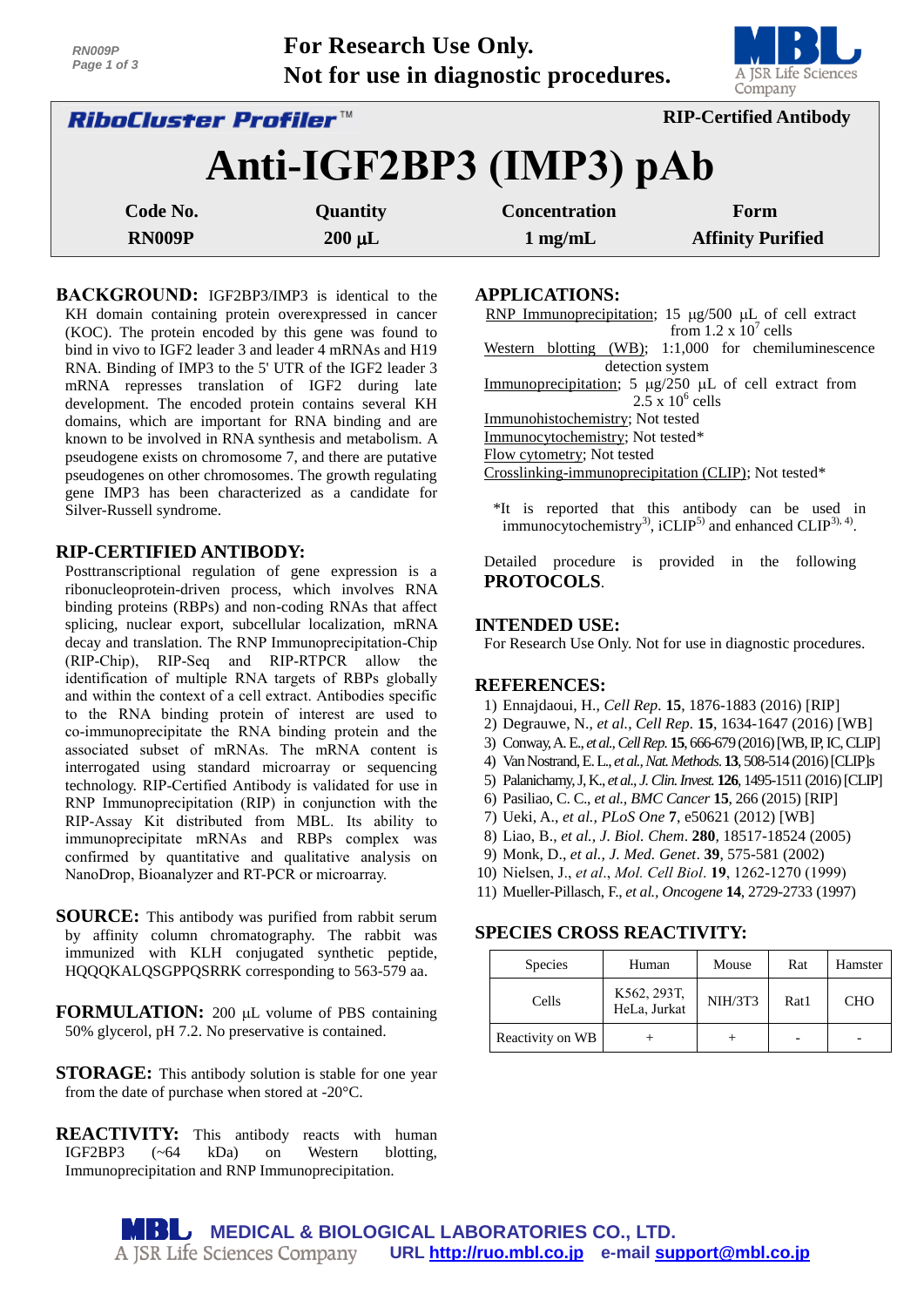

Analysis of isolated RNA with Bioanalyzer.

| Average of the RNA Quantity $(n=3)$ |          |  |  |  |
|-------------------------------------|----------|--|--|--|
| Antibody                            | RNA(ng)  |  |  |  |
| Normal Rabbit IgG                   | 86.7     |  |  |  |
| anti-IGF2BP3                        | 522.7    |  |  |  |
| <b>Total RNA</b>                    | 255333.3 |  |  |  |

# **PROTOCOLS:**

#### **RNP Immunoprecipitation**

Some buffer and reagents are included in the RIP-Assay Kit (code. RN1001). Please also refer to the protocol packaged in the RIP-Assay Kit.

[Material Preparation]

1. Lysis Buffer (+)

Before using the Lysis Buffer, protease inhibitors, RNase inhibitors, and DTT are added to the Lysis Buffer at the appropriate concentration.

2. Wash Buffer (+)

Before using the Wash Buffer, DTT is added to the Wash Buffer at the appropriate concentration.

[Precaution]

RNP Immunoprecipitation using this antibody requires the addition of 30 μL of High-Salt Solution (RIP-Assay Kit) to each mL of Lysis Buffer  $(+)$  and Wash Buffer  $(+)$ just before use.

#### **Protocol**

- 1) Wash 1.2 x  $10^7$  cells 2 times with PBS and resuspend them with 500  $\mu$ L of ice-cold Lysis Buffer  $(+)$  containing appropriate protease inhibitors, RNase inhibitors, and DTT. Vortex for 10 seconds. Leave on ice for 10 minutes.
- 2) Centrifuge the tube at 12,000 x g for 5 minutes at 4°C and

transfer the supernatant to another tube.

- 3) Add 25  $\mu$ L of 50% protein A agarose beads slurry resuspended in Lysis Buffer (+) into the supernatant. Incubate it at 4°C with rotating for 1 hour.
- 4) Centrifuge the tube at 2,000 x g for 1 minute at 4°C and transfer the supernatant to another tube (precleared sample).
- 5) Mix both  $25 \mu L$  of 50% protein A agarose beads slurry resuspended in nuclease-free PBS and Normal Rabbit IgG (RIP-Assay Kit) or Anti-IGF2BP3 (IMP3) pAb (RN009P) at the amount of suggested in the **APPLICATIONS,** and then add 1 mL of Wash buffer (+) into each tube. Incubate with gentle agitation for 1 hour at 4°C.
- 6) Wash the beads once with ice-cold Lysis Buffer (+) (centrifuge the tube at 2,000 x g for 1 minute). Carefully discard the supernatant using a pipettor without disturbing the beads.
- 7) Add 500  $\mu$ L of cell lysate (precleared sample of step 4), then incubate with gentle agitation for 3 hours at 4°C.
- 8) Wash the beads 4 times with Wash Buffer (+) (centrifuge the tube at 2,000 x g for 1 minute).
- 9) Add 400 µL of Master mix solution (Solution I: Solution  $II = 10$  uL: 390 uL). Vortex for 10 seconds.
- 10) Add 250 µL of Solution III. Vortex for 10 seconds.
- 11) Centrifuge the tube at 2,000 x g for 2 minutes.
- 12) Transfer the supernatant to the tube containing 2  $\mu$ L of Solution IV.
- 13) Add 600  $\mu$ L of ice-cold 2-propanol and place at -20 $\degree$ C for 20 minutes. Centrifuge the tube at 12,000 x g for 10 minutes.
- 14) Wash the pellet 2 times with 0.5 mL of ice-cold 70% Ethanol and dry up the pellet for 5-15 minutes.
- 15) Dissolve the pellets in nuclease-free water.
- 16) RNA was quantified with NanoDrop (Thermo Fisher Scientific Inc.) and the RNA quality was analyzed with Bioanalyzer (Agilent Technologies, Inc.).

(Positive control for RNP Immunoprecipitation; K562)



# *Western blot analysis of IGF2BP3 expression in K562 (1), 293T (2), HeLa (3), Jurkat (4) and NIH/3T3 (5) using RN009P.*

### **SDS-PAGE & Western Blotting**

- 1) Wash 1 x  $10^7$  cells 3 times with PBS and suspend them in 1 mL of Laemmli's sample buffer.
- 2) Boil the samples for 2 minutes and centrifuge. Load  $10 \mu L$ of the sample per lane in a 1 mm thick